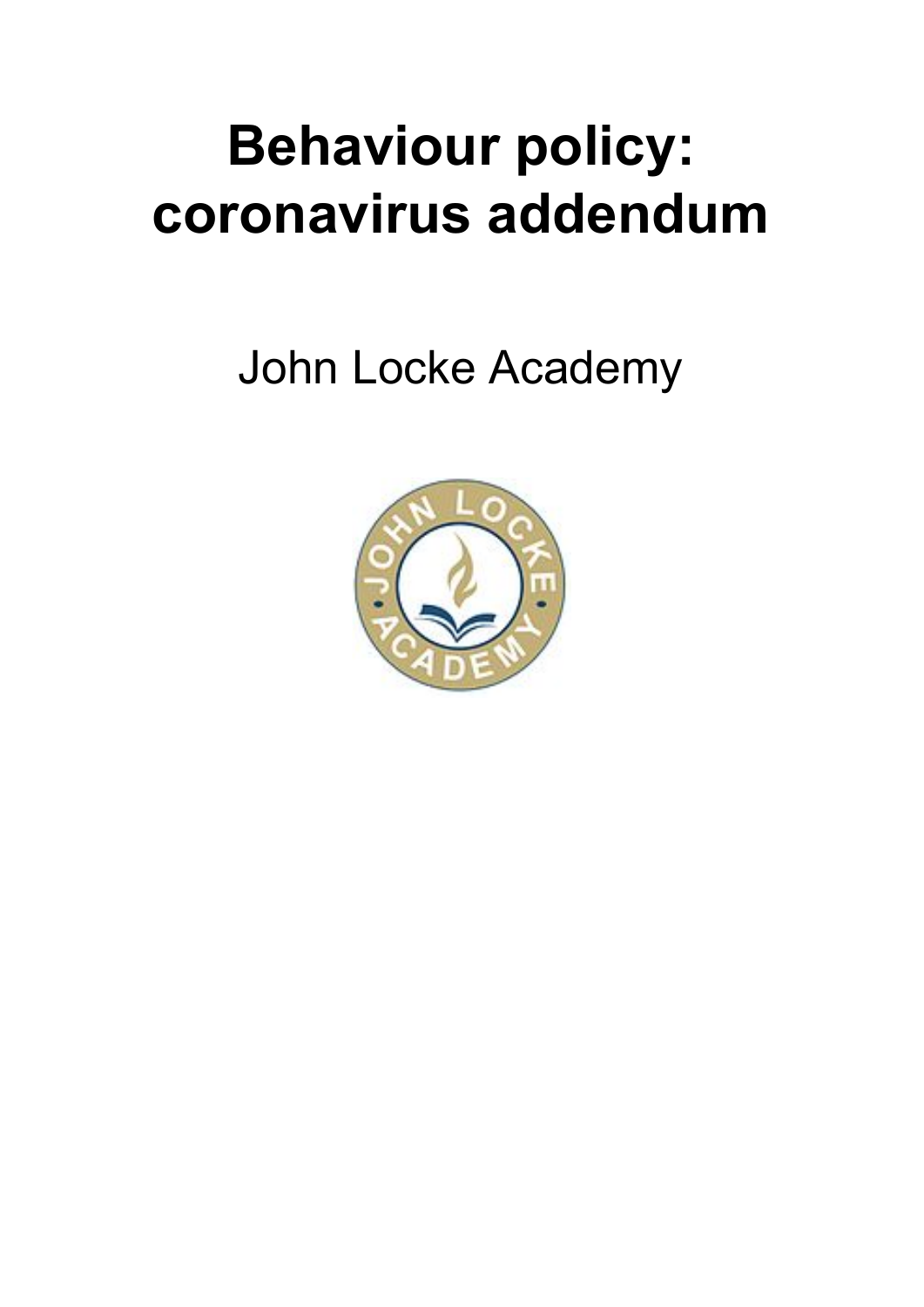| <b>Approved by:</b> | Date: 4th June 2020 |
|---------------------|---------------------|
| Last reviewed on:   | 4th June 2020       |
| Next review due by: | <b>July 2020</b>    |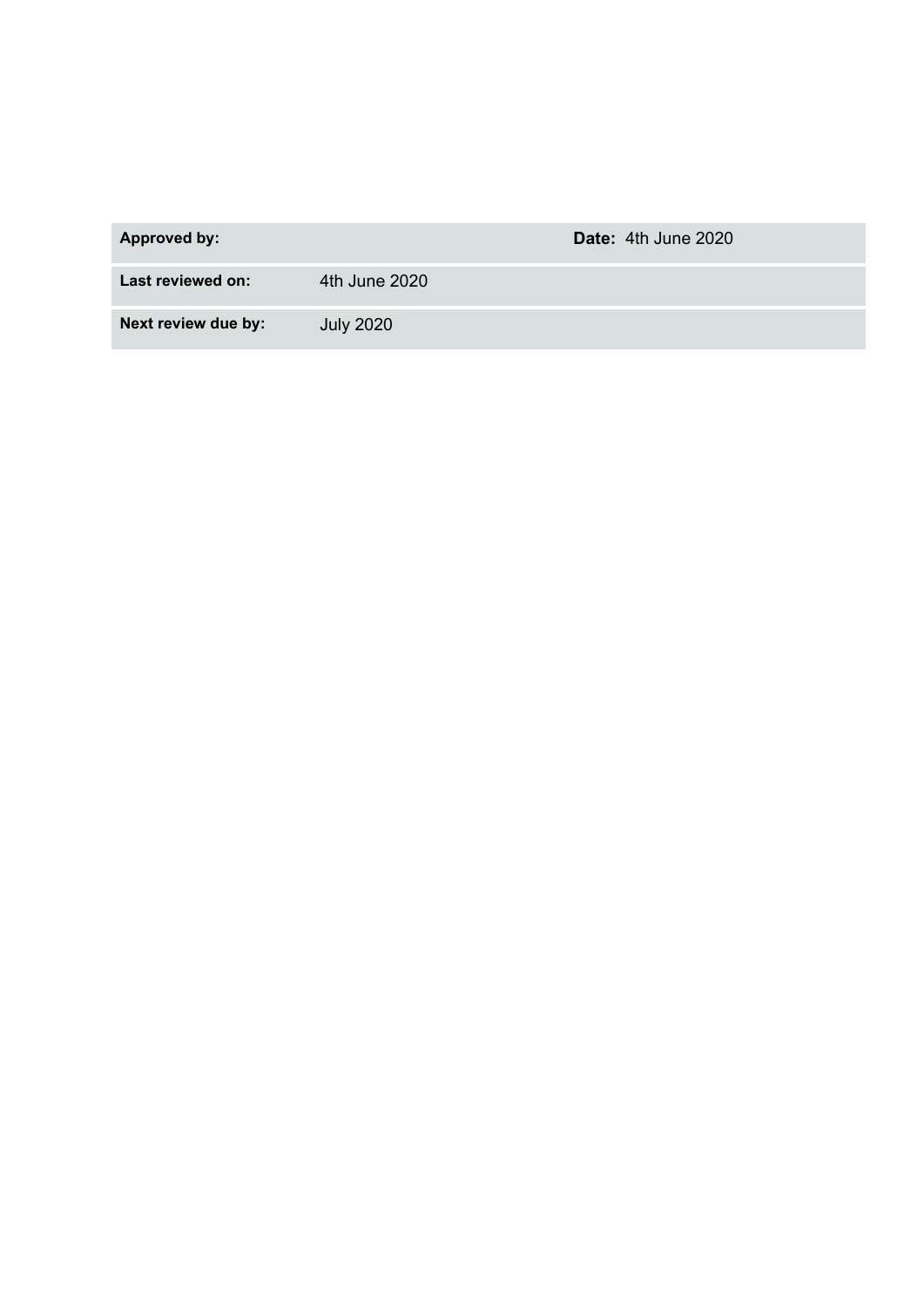# **Contents**

| 1. Scope                             | 3 |
|--------------------------------------|---|
| 2. Expectations for pupils in school | 3 |
| 3. Expectations for pupils at home   | 4 |
| 4. Monitoring arrangements           | 4 |
| 5. Links with other policies         | 4 |
|                                      |   |

# <span id="page-2-0"></span>**1. Scope**

This addendum applies until further notice.

Unless covered in this addendum, our normal behaviour policy continues to apply.

We may need to amend or add to this addendum as circumstances or official guidance changes. We will communicate any changes to staff, parents and pupils.

# <span id="page-2-1"></span>**2. Expectations for pupils in school**

## **2.1 New rules**

When pupils are in school, we expect them to follow all of the rules set out below to keep themselves and the rest of the school community safe.

Staff will be familiar with these rules and make sure they are followed consistently.

Parents should also read the rules and ensure that their children follow the new procedures that have been put in place. Parents should contact Ms Rebecca Roebuck if they think their child might not be able to comply with some or all of the rules, so we can consider alternative arrangements with them.

We will ask our children to use our usual motto

KIND HANDS, KIND WORDS, KIND HEART to help them guide their behaviour

As per our normal behaviour policy but additionally in the following ways:

- **Persist** to keep 2 metre distance between themselves and any other person in their family bubble
- **Persist** to keep 2 metre distance when lining up at the start of the school day in
- **Persist** to keep all personal equipment safe including water bottles and individual resources
- **Apply their knowledge to new situations** where they are asked to move from the classroom bubble to the outdoor active play/sports zone
- **Apply their knowledge to new situations** in respect of keeping high levels of hygiene and washing their hands more frequently for at least 20 seconds at a time.
- **Think flexibly** where a tap and water is not immediately available and use the sanitising gel stations to clean their hands for at least 20 seconds
- **Think flexibly** when they see other children and adults and move out of their way to allow people to pass them safely. This will include keeping on the left hand side of the corridor one way system
- **Apply their knowledge to new situations** behaving responsibly when using toilet facilities one at a time and remembering to wash their hands for 20 seconds afterwards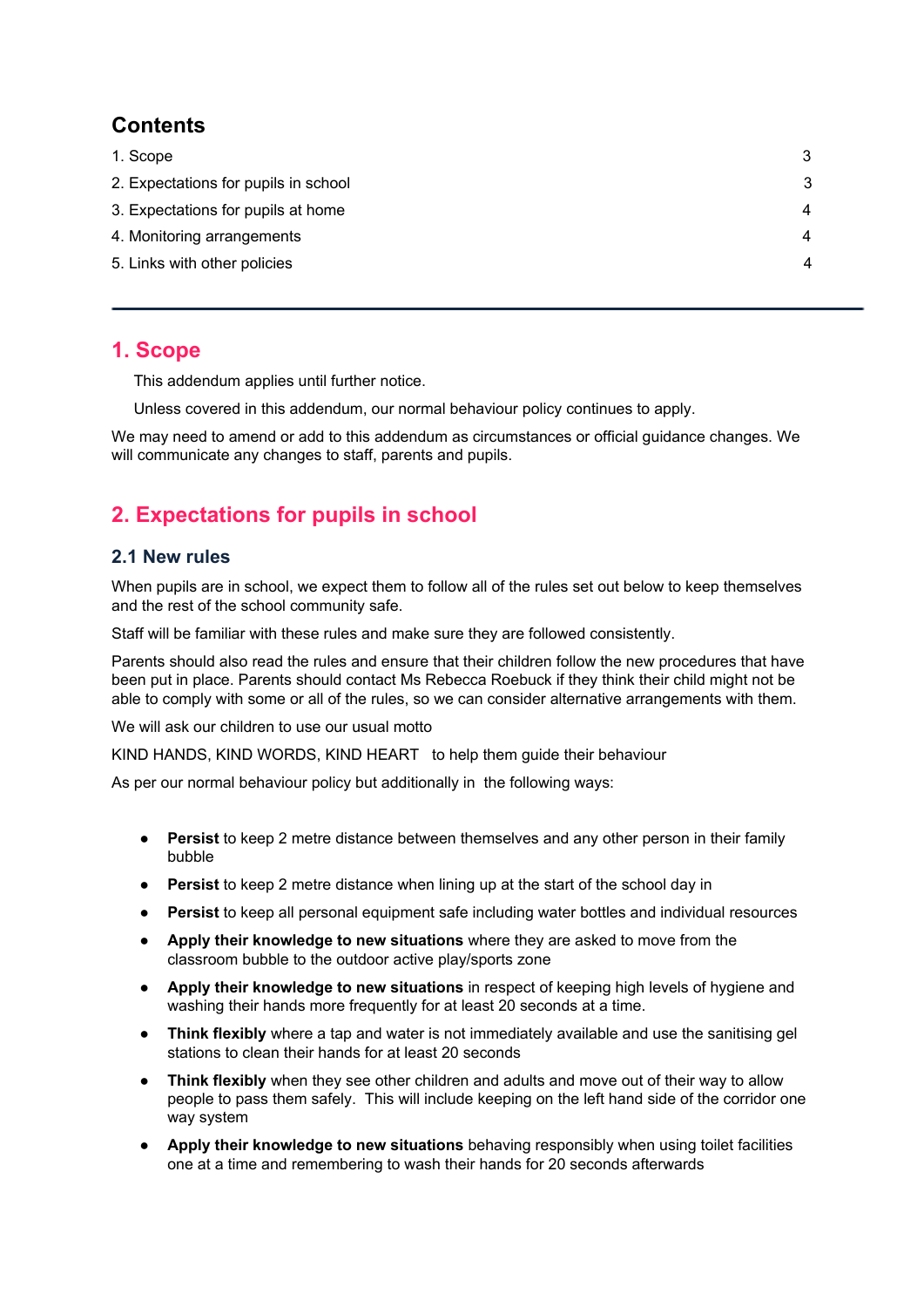- **Listen with empathy and understanding** during lesson times and during break times being supportive of each others' experiences
- **Take responsible risks** and ALWAYS use a tissue or cover their mouth/nose when coughing or sneezing using the CATCH IT, BIN IT, KILL IT slogan
- **Respond with a KIND HEART when learning new skills**

*For children with Special Educational Need/Education, Health and Care Plans and/or those deemed vulnerable, individual pupil risk assessments will be in place and shared with parents/carers and staff in order that reasonable adjustments can be made to meet the needs of individual pupils and mitigate risks where at all possible.*

#### **2.2 Rewards and sanctions for following rules**

To help encourage pupils to follow the above rules, we will:

Use positive reinforcement in the provision for key worker children/vulnerable children.

(Parents and Carers will be informed of their children's positive behaviour rewards)

Use our Learning Certificates weekly to promote positive learning dispositions

However, if pupils fail to follow these rules, we will: follow our normal sanctions ladder as set out in our school's behaviour policy

Additionally, any child found to be spitting or coughing on other children or staff will be removed from the bubble provision and asked to be collected by parents/carers immediately for a fixed term exclusion.

If a child repeatedly refuses to maintain social distancing rules they may lose their place within the current provision and will have to revert to online learning based at home.

#### **2.3 Changed rules**

As long as this addendum applies, we will alter the following school rules

- Attendance expectations for pupils who can attend school, remain as per the guidance from government and the Department for Education
- Expectations for uniform, are NOT school uniform but clothes that can be washed and clean clothes provided daily
- Expectations are that children will NOT change for PE/Sport so trainers can be worn and clothes should allow for flexible movement

# <span id="page-3-0"></span>**3. Expectations for pupils at home**

#### **3.1 Remote learning rules**

If pupils are not in school, we expect them to follow all of the rules set out below.

Parents should also read the rules and ensure their children follow them. Parents should contact Mrs Topliss, Miss Gilder and Miss Morgan, Assistant Principals for Curriculum if they think their child might not be able to comply with some or all of the rules, so we can consider alternative arrangements with them.

Children and Parents/Carers should:

- Be contactable during required times of the virtual school day 9am-3pm
- Make every effort to complete work daily set by their teachers